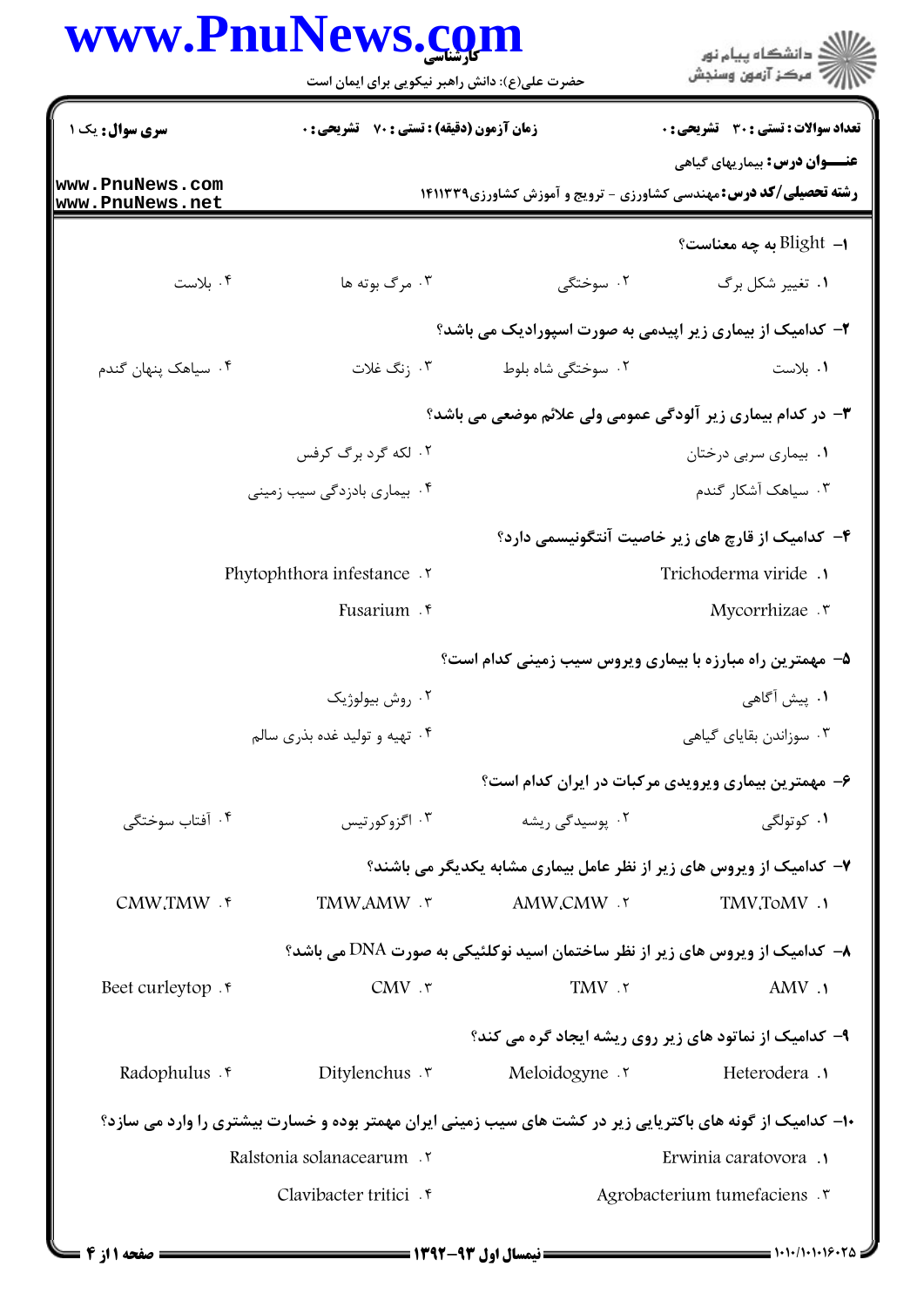## www.PnuNews.com

| www.PnuNews.com                    | حضرت علی(ع): دانش راهبر نیکویی برای ایمان است      |                   | ان دانشگاه پيام نور<br>اگر مرکز آزمون وسنجش                                                                                 |  |
|------------------------------------|----------------------------------------------------|-------------------|-----------------------------------------------------------------------------------------------------------------------------|--|
| <b>سری سوال :</b> ۱ یک             | <b>زمان آزمون (دقیقه) : تستی : 70 ٪ تشریحی : 0</b> |                   | تعداد سوالات : تستى : 30 - تشريحي : 0                                                                                       |  |
| www.PnuNews.com<br>www.PnuNews.net |                                                    |                   | <b>عنـــوان درس:</b> بیماریهای گیاهی<br><b>رشته تحصیلی/کد درس:</b> مهندسی کشاورزی - ترویج و آموزش کشاورزی14۱۱۳۳۹            |  |
|                                    |                                                    |                   | 11- باكترى Erwinia amylovora باعث ايجاد كدام بيماري مي شود؟                                                                 |  |
|                                    | ۰۲ خوشه صمغ <sub>ی</sub> گندم                      |                   | ۰۱ آتشک                                                                                                                     |  |
|                                    | ۰۴ سرطان طوقه و شاخه مو                            |                   | ۰۳ شانکر باکتریایی                                                                                                          |  |
|                                    |                                                    |                   | <b>۱۲</b> - عامل بیماری خوشه صمغی گندم توسط کدام نماتود منتقل می شود؟                                                       |  |
| Heterodera .r                      | Trichodorus .v                                     | Anguina tritici . | 1. Xiphinema                                                                                                                |  |
|                                    |                                                    |                   | ۱۳- مهمترین راه انتقال و انتشار گیاه انگل دارواش کدام است؟                                                                  |  |
| ۰۴ حشرات                           | ۰۳ نماتود                                          | ٢. مدفوع پرندگان  | ۰۱ ادوات کشاورزی                                                                                                            |  |
|                                    |                                                    |                   | ۱۴– کدامیک از گیاهان انگل گلدار فقط به درختان حمله می کند؟                                                                  |  |
| ۰۴ چچم                             | ۰۳ دارواش                                          | ۰۲ گل جاليز       | ۰۱ سس                                                                                                                       |  |
|                                    |                                                    |                   | 1۵– عامل بیماری بادزدگی سیب زمینی چه نوع قارچی می باشد؟                                                                     |  |
|                                    | Phytophthora infestans .Y                          |                   | <b>Fusarium oxysporum</b> .                                                                                                 |  |
|                                    | Peronospora tabacina f                             |                   | Cryphonectrica parasitica .r                                                                                                |  |
|                                    |                                                    |                   | ا– نماتود Xiphinema index ناقل چه نوع بیماری می باشد؟                                                                       |  |
|                                    | Powdery mildew .                                   |                   | Downy mildew .                                                                                                              |  |
|                                    | Curly top $\cdot$                                  |                   | Grape Fan leaf . ٣                                                                                                          |  |
|                                    |                                                    |                   | 17- تکثیر ویروس ها به چه صورتی می باشد؟                                                                                     |  |
| ۰۴ تخم                             | ۰۳ اسپورزایی                                       | ۰۲ تکثیر مستقیم   | ۰۱ همانند سازی                                                                                                              |  |
|                                    |                                                    |                   | ۱۸– کدامیک از قارچ های زیر در اثر همراهی با ریشه گیاهان باعث حاصلخیزی خاک شده و جذب مواد غذایی را افزایش می<br>دهد؟         |  |
| Aspergillus . r                    | Phytophthora $\cdot$                               | Mycorrhiza .      | Fusarium .                                                                                                                  |  |
|                                    |                                                    |                   | ۱۹- اندامی که در انتهای لوله تندش اسپور یا روی میسیلیوم مسن قارچ به وجود می آید و عامل نفوذ قارچ به درون میزبان می<br>ياشد؟ |  |
| ۰۴ دیسک چسبنده                     | ۰۳ استولون                                         | ۰۲ ریزومورف       | ۰۱ هیفویودیوم                                                                                                               |  |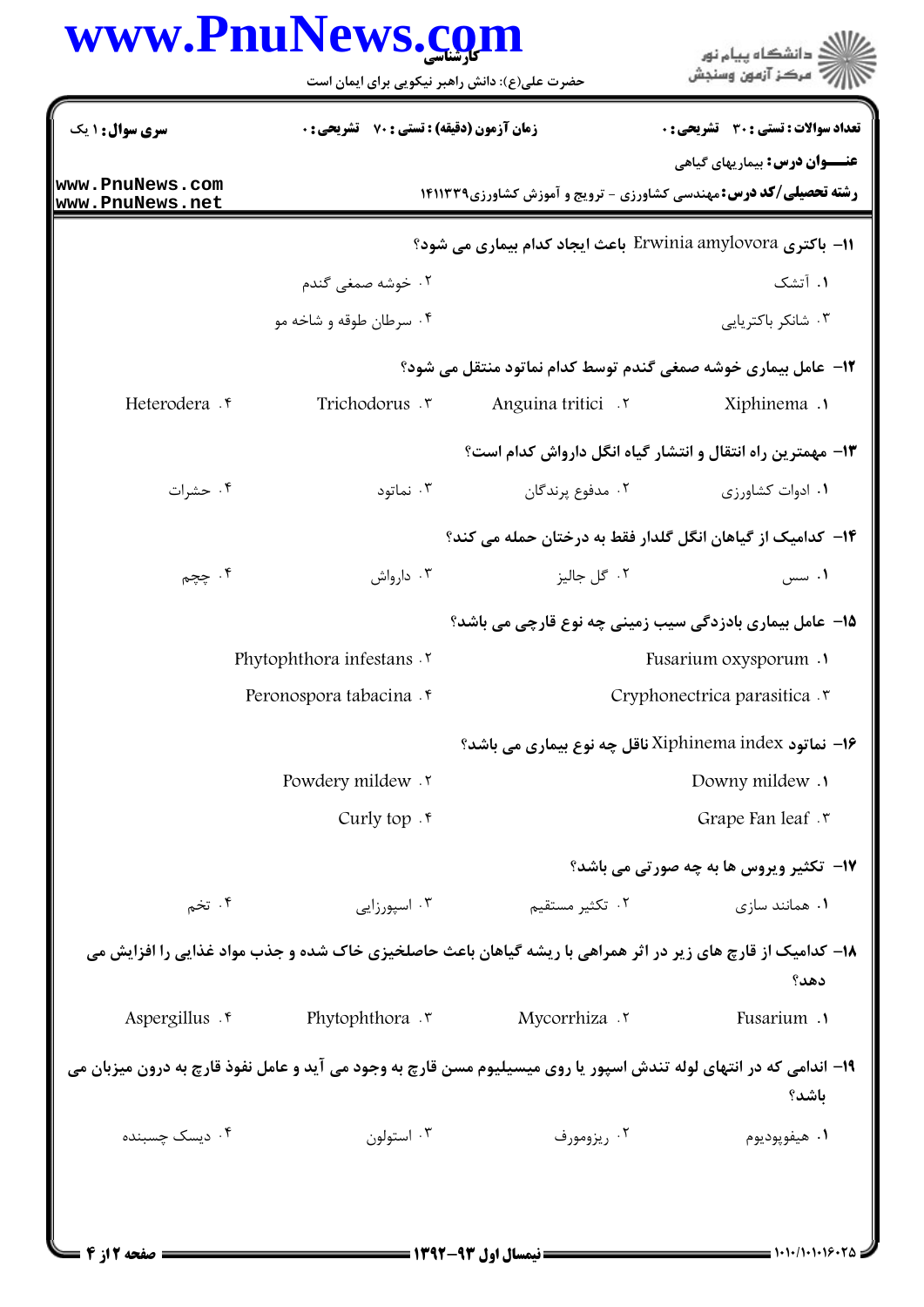|                                    | حضرت علی(ع): دانش راهبر نیکویی برای ایمان است                                                                 |                    | ر دانشڪاه پيام نور<br>اڳ مرڪز آزمون وسنڊش                                                                        |
|------------------------------------|---------------------------------------------------------------------------------------------------------------|--------------------|------------------------------------------------------------------------------------------------------------------|
| سری سوال: ۱ یک                     | <b>زمان آزمون (دقیقه) : تستی : 70 ٪ تشریحی : 0</b>                                                            |                    | <b>تعداد سوالات : تستی : 30 ٪ تشریحی : 0</b>                                                                     |
| www.PnuNews.com<br>www.PnuNews.net |                                                                                                               |                    | <b>عنـــوان درس:</b> بیماریهای گیاهی<br><b>رشته تحصیلی/کد درس:</b> مهندسی کشاورزی - ترویج و آموزش کشاورزی1۴۱۱۳۳۹ |
|                                    | <b>۲۰</b> - ضمایم اندام رویشی در قارچ عامل لکه زاویه ای برگ لوبیا (Phaeoisaiopsis grisea) به چه شکلی می باشد؟ |                    |                                                                                                                  |
| ۰۴ سينما                           | ۰۳ اسکلرت                                                                                                     | ۰۲ استولون         | ۰۱ هوستوريوم                                                                                                     |
|                                    | <b>۲۱</b> - کدامیک از اندامهای مقاوم رویشی قارچ از تجمع و تراکم مسیلیوم یا سلولهای آن تشکیل می شود؟           |                    |                                                                                                                  |
| Sclerote . e                       | Chlamydospore .                                                                                               | ۲. Hyphopodium     | Stolon .                                                                                                         |
|                                    |                                                                                                               |                    | <b>۲۲- دیواره سلولی در رده Zygomycetes به چه صورت می باشد؟</b>                                                   |
| ۰۴ سلولز ـ کیتین                   | ۰۳ سلولز ـ بتاگلوکان                                                                                          | ٠٢ كيتين ـ كيتوزان | ۰۱ سلولز ـ گليکوژن                                                                                               |
|                                    |                                                                                                               |                    | <b>۲۳</b> - بهترین منبع کربن برای قارچ ها کدام است؟                                                              |
| ۰۴ لاکتوز                          | ۰۳ گلوکز                                                                                                      | ۰۲ فروکتوز         | ۰۱ سوکروز                                                                                                        |
|                                    |                                                                                                               |                    | <b>34- قارچ های مایکوریز در رده بندی قارچ ها جزء کدام شاخه محسوب می شوند؟</b>                                    |
| Chitridiomycota . r                | Glomeromycota . ٣                                                                                             | Basidiomycota .    | Ascomycota .1                                                                                                    |
|                                    |                                                                                                               |                    | <b>4۵</b> – (Antagonist) به چه معنی می باشد؟                                                                     |
|                                    | ۰۲ قارچی که بر ضد قارچ دیگر                                                                                   |                    | ٠١ قارچ های تشدید کننده بیماریزائی                                                                               |
|                                    | ۰۴ به قارچی که ناقل ویروسها                                                                                   |                    | ۰۳ قارچی که به ریشه گیاه آسیب می زند.                                                                            |
|                                    |                                                                                                               |                    | <b>۲۶</b> - علایم زردی (Calico) در سیب زمینی مربوط به کدام یک از ویروس های زیر می باشد؟                          |
| $PVS$ . ۴                          | TMV . ٣                                                                                                       | CMV.7              | AMV .                                                                                                            |
|                                    |                                                                                                               |                    | ٢٧– كوچكترين پاتوژن شناخته شده گياهان گلدار كدامند؟                                                              |
| ۰۴ ویروس                           | ۰۳ نماتود                                                                                                     | ۰۲ باکتری          | ۰۱ ویروئید ها                                                                                                    |
|                                    |                                                                                                               |                    | ۲۸- اقتصادیترین و موثرترین روش مبارزه با نماتودهای انگل گیاهی کدام است؟                                          |
| ۰۴ مبارزه شیمیایی                  | ۰۳ آیش                                                                                                        | ۰۲ تناوب زراعی     | ۰۱ ارقام مقاوم                                                                                                   |
|                                    |                                                                                                               |                    | <b>۲۹</b> – کدام بیماری از طریق جنین بذر انتقال می یابد؟                                                         |
|                                    | ۰۲ سیاهک آشکار گندم                                                                                           |                    | ٠١. سياهک پنهان گندم                                                                                             |
|                                    | ۰۴ فوزاريوم                                                                                                   |                    | ۰۳ سفیدک داخلی سیب زمینی                                                                                         |